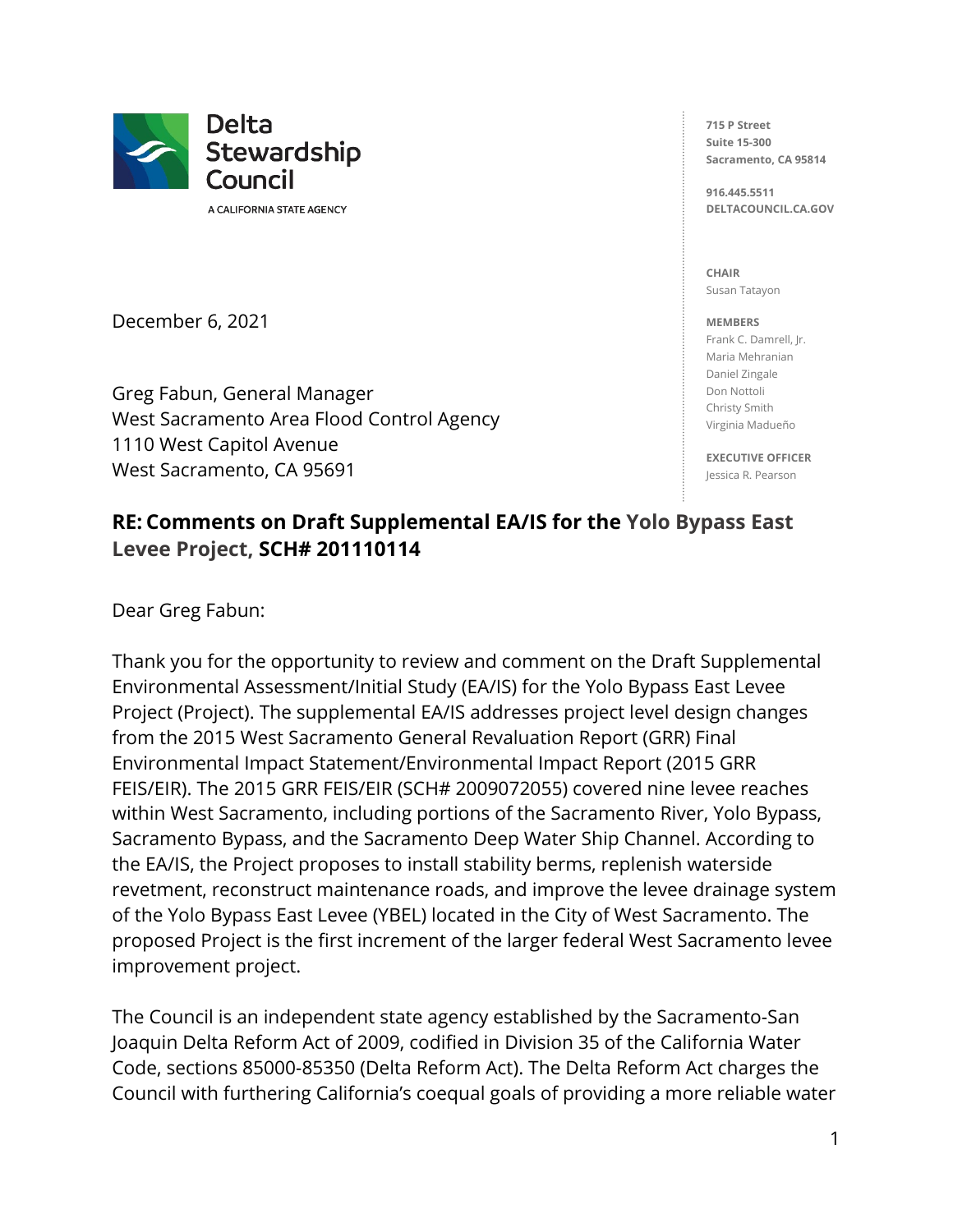supply and protecting, restoring, and enhancing the Sacramento-San Joaquin River Delta (Delta) ecosystem. (Wat. Code, § 85054.) The Delta Reform Act further states that the coequal goals are to be achieved in a manner that protects and enhances the unique cultural, recreational, natural resource, and agricultural values of the Delta as an evolving place. The Council is charged with furthering California's coequal goals for the Delta through the adoption and implementation of the Delta Plan. (Wat. Code, § 85300.)

The Delta Reform Act grants the Council specific regulatory and appellate authority over certain actions, called "covered actions," of State or local public agencies that take place in whole or in part in the Delta. (Wat. Code, §§ 85210, 85225.30.) State and local agencies that propose to carry out, approve, or fund a qualifying covered action located in whole or in part in the Delta must file a certification of consistency with the Council, prior to initiating the implementation of the covered action, which includes detailed findings as to whether the covered action is consistent with the Delta Plan. (Wat. Code, §§ 85057, 585225; Cal. Code Regs., tit.23 5001(j)(1).)

# **COVERED ACTION DETERMINATION AND CERTIFICATION OF CONSISTENCY WITH THE DELTA PLAN**

Based on the Project location and scope described in the EA/IS, the proposed Project appears to meet the definition of a covered action. Water Code section 85057.5(a) states that a covered action is a plan, program, or project, as defined pursuant to Section 21065 of the Public Resources Code, that meets all of the following conditions:

- 1. Will occur, in whole or in part, within the boundaries of the Delta (Wat. Code § 12220) or Suisun Marsh (Pub. Resources Code, § 29101; Wat. Code § 85057.5(a)(1).) The approximate boundaries of these areas are publicly available on the Open Portal at [https://data.ca.gov./dataset/suisun-march-boundary,](https://data.ca.gov./dataset/suisun-march-boundary) and [https://data.ca.gov/dataset.suisun-march-march-boundary.](https://data.ca.gov/dataset.suisun-march-march-boundary) The Project would occur partially within the boundaries of the Delta.
- 2. Will be carried out, approved, or funded by a State or a local public agency. (Wat. Code §§ 85057.5(a)(2).) The Project would be carried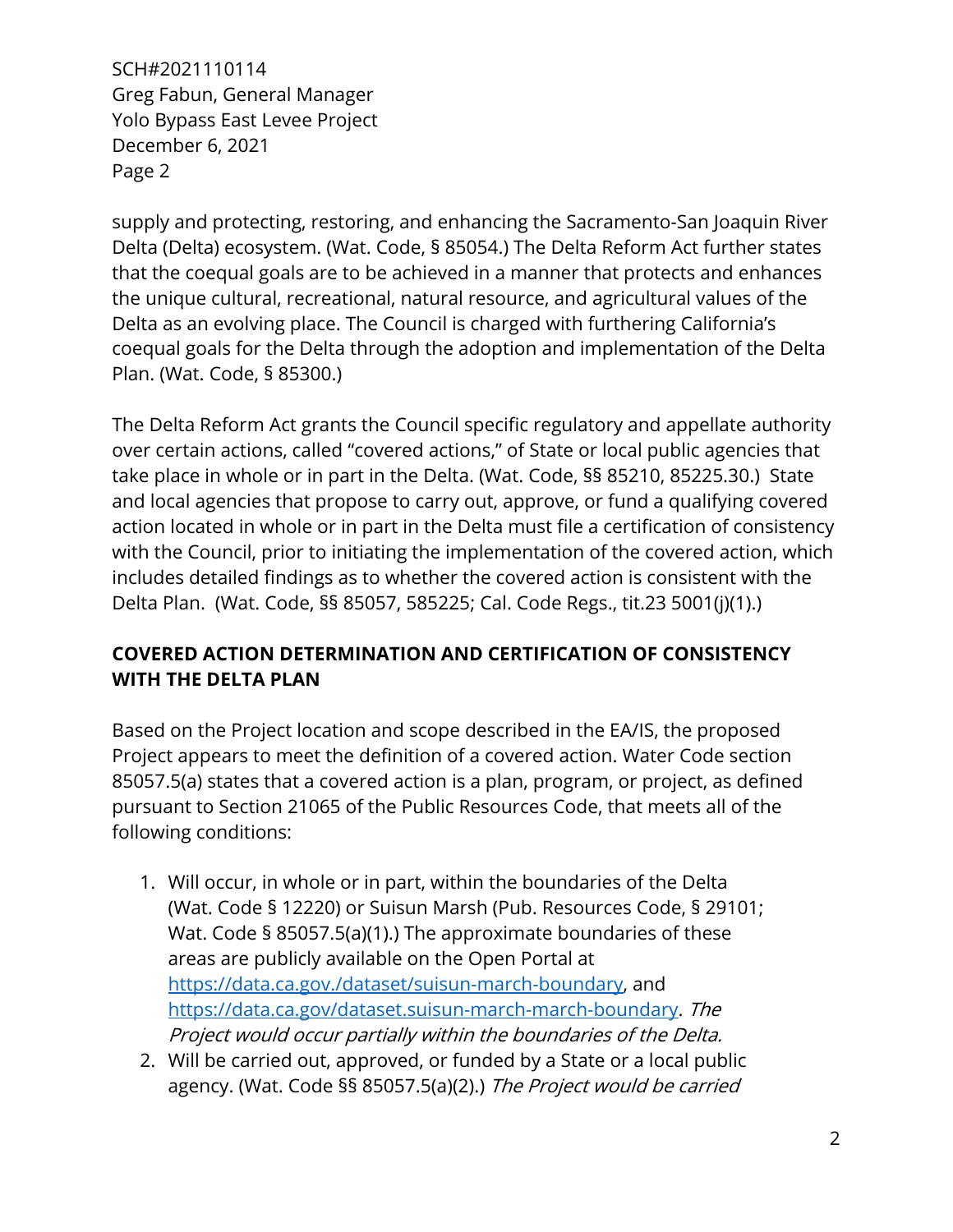> out by the U.S Army Corps of Engineers and its non-federal partner the West Sacramento Area Flood Control Agency (WSAFCA), a local public agency.

- 3. Is covered by one or more of the regulatory policies contained in the Delta Plan (Wat. Code § 85057.5(a)(3); Cal. Code Regs., tit. 23, §§ 5003-5015). Delta Plan regulatory policies that may apply to the Project are discussed below.
- 4. Will have a significant impact on achievement of one or both of the coequal goals or the implementation of government-sponsored flood control programs to reduce risks to people, property, and State interests in the Delta. (Wat. Code § 85057.5(a)(4).) This Project would have a significant impact on implementation of a governmentsponsored flood control program to reduce risk to people, property, and State interests in the Delta because it proposes improvements to existing levee facilities.

WSAFCA must determine if the project is a covered action and, if so, file a Certification of Consistency with the Council prior to project implementation. (Wat. Code, § 85225; Cal. Code Regs., tit. 23, § 5001(j)(3).)

# **COMMENTS REGARDING DELTA PLAN POLICIES AND POTENTIAL CONSISTENCY CERTIFICATION**

The following section describes the Delta Plan regulatory policies that may apply to the proposed Project based on the available information in the Draft EA/IS. This information is offered to assist WSAFCA to prepare final environmental documents that could be used to support a Certification of Consistency for the Project. This information may also assist WSAFCA to describe the relationship between the proposed Project and the Delta Plan in the Project's Final EA/IS.

# General Policy 1: Detailed Findings to Establish Consistency with the Delta Plan

Delta Plan Policy **G P1** (Cal. Code Regs., tit. 23, § 5002) specifies what must be addressed in a Certification of Consistency by a state or local public agency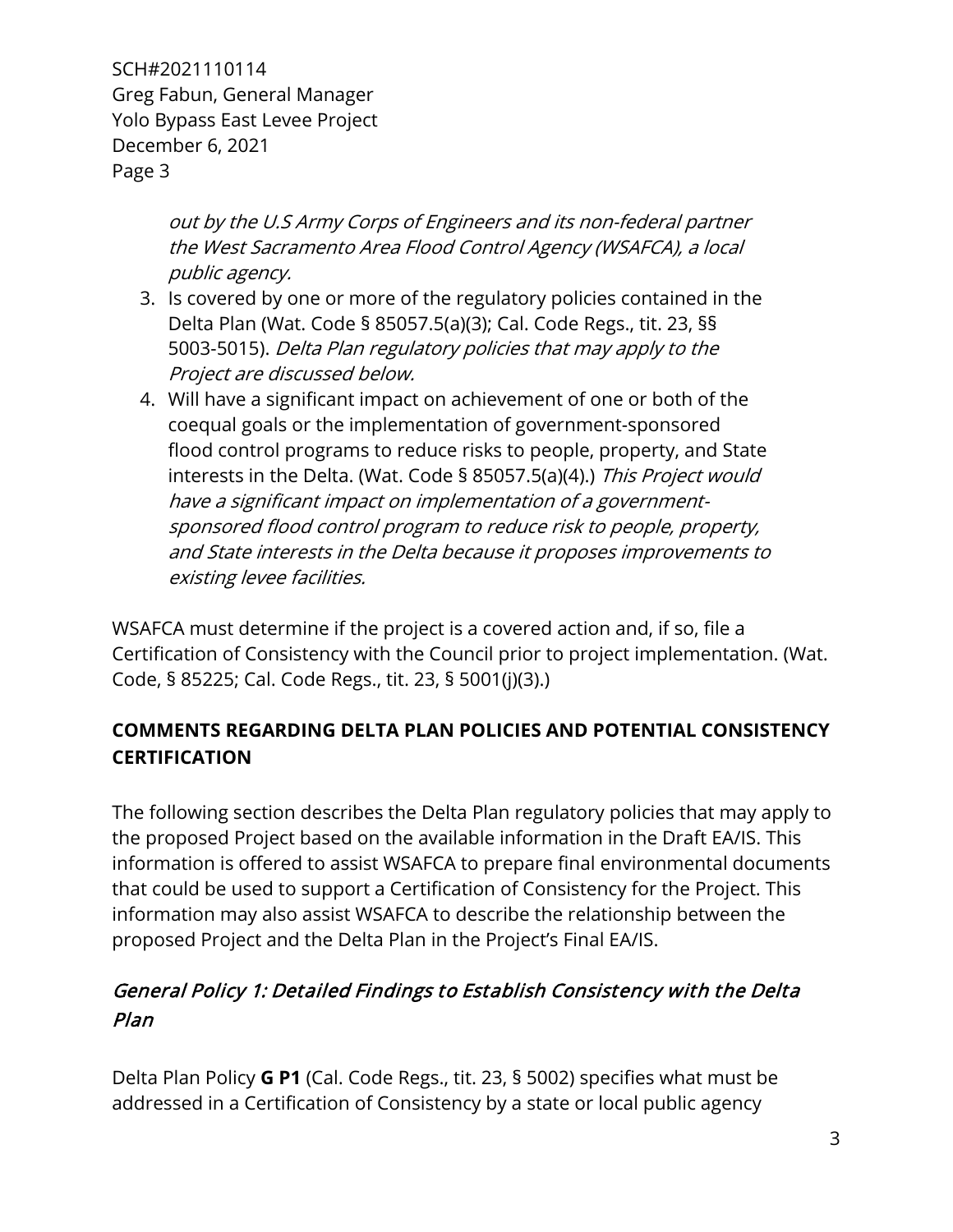proposing a covered action and includes the following requirements which a project must comply with to be considered consistent with the Delta Plan:

#### **Mitigation Measures**

Delta Plan Policy **G P1(b)(2)** (Cal. Code Regs., tit. 23, § 5002(b)(2)) requires that covered actions not exempt from the California Environmental Quality Act (CEQA) must include all applicable feasible mitigation measures adopted and incorporated into the Delta Plan as amended April 26, 2018 (unless the measures are within the exclusive jurisdiction of an agency other than the agency that files the Certification of Consistency), or substitute mitigation measures that the agency finds are equally or more effective. These mitigation measures are identified in Delta Plan Appendix O and are available at: [https://deltacouncil.ca.gov/pdf/delta-plan/2018-appendix-o](https://deltacouncil.ca.gov/pdf/delta-plan/2018-appendix-o-mitigation-monitoring-and-reporting-program.pdf)[mitigation-monitoring-and-reporting-program.pdf.](https://deltacouncil.ca.gov/pdf/delta-plan/2018-appendix-o-mitigation-monitoring-and-reporting-program.pdf)

The Draft EA/IS for the proposed Project identifies potentially significant impacts for biological resources, hydrology/water quality, and transportation. The Draft EA/IS proposes numerous avoidance and minimization measures to address these impacts. SJAVCA should ensure that the proposed mitigation measures in the Final EA/IS are equally or more effective than applicable feasible Delta Plan mitigation measures in Delta Plan Appendix O. In particular, as described further in discussion of Delta Plan Policy ER P5 below, if mitigation for invasive species impacts is warranted, Project Mitigation Measure Bio-1 should require preparation of an invasive species management plan that meets the requirements set forth in Delta Plan Mitigation Measure 4-1.

#### **Best Available Science**

Delta Plan Policy **G P1(b)(3)** (Cal. Code Regs., tit. 23, § 5002(b)(3)) states that actions subject to Delta Plan regulations must document use of best available science as relevant to the purpose and nature of the project. The Delta Plan defines best available science as "best available science information and data for informing management and policy decisions." (Cal. Code Regs., tit. 23, § 5001(f).) Best available science is also required to be consistent with the guidelines and criteria in Appendix 1A of the Delta Plan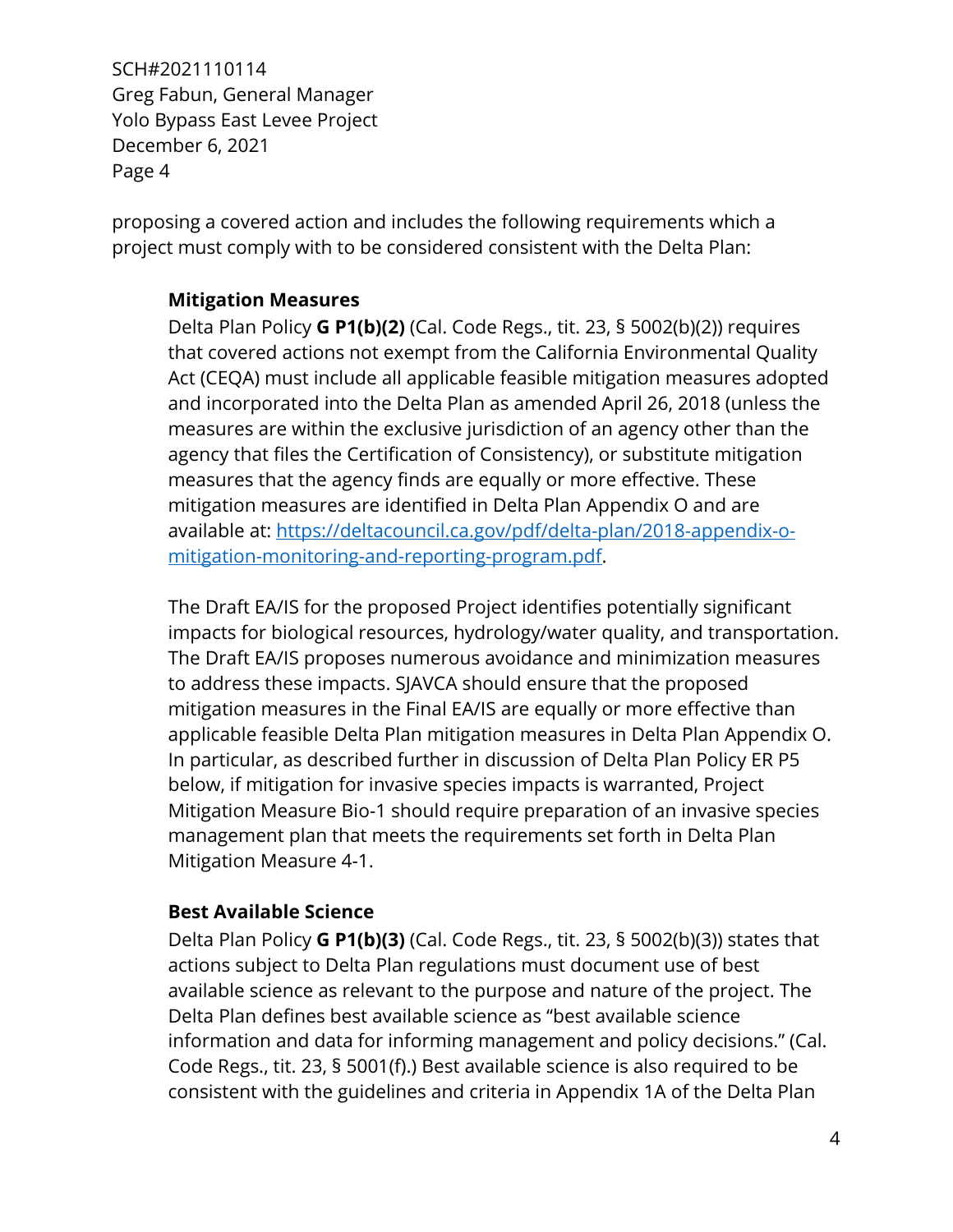> [\(http://deltacouncil.ca.gov/pdf/delta-plan/2015-appendix-1a.pdf.](http://deltacouncil.ca.gov/pdf/delta-plan/2015-appendix-1a.pdf) Six criteria as used to define best available science: relevance, inclusiveness, objectivity, transparency and openness, timeliness, and peer review. (Cal. Code Regs., tit. 23, Appendix 1A.)

If WSAFCA determines that the project is a covered action, WSAFCA should prepare a Certification of Consistency prior to project implementation that documents the scientific rationale for applying these six criteria to the Project, citing to technical studies and the Final EA/IS. The Council's Delta Science Program 's Adaptive Management Liaisons are available to provide further consultation and guidance regarding the use and documentation of best available science pertaining to a future Certification of Consistency.

# Ecosystem Restoration Policy 3: Protect Opportunities to Restore Habitat

Delta Plan Policy **ER P3** (Cal. Code Regs., tit. 23, § 5007) states that, within the priority habitat restoration areas (PHRAs) depicted in Appendix 5 (available within Appendix B: [https://deltacouncil.ca.gov/pdf/delta-plan/2013-appendix-b](https://deltacouncil.ca.gov/pdf/delta-plan/2013-appendix-b-combined.pdf)[combined.pdf\)](https://deltacouncil.ca.gov/pdf/delta-plan/2013-appendix-b-combined.pdf), significant adverse impacts to the opportunity to restore habitat at appropriate elevations as described in Delta Plan Policy ER P2 (Cal. Code Regs., tit. 23, § 5006) must be avoided or mitigated.

The Project is proposed to be located within the Yolo Bypass PHRA. The EA/IS does not include discussion regarding the relationship between the project and potential opportunities to restore habitat at appropriate elevations in the PHRA. WSAFCA should acknowledge Policy ER P3 in the Biological Resources section of the Final EA/IS and should describe how WSAFCA would avoid or mitigate any potential impacts to the opportunity to restore habitat within this PHRA.

#### Ecosystem Restoration Policy 4: Expand Floodplains and Riparian Habitats in Levee Projects

Delta Plan Policy **ER P4** (Cal. Code Regs., tit. 23 § 5008) requires levee projects to evaluate and where feasible incorporate alternatives, including the use of setback levees, to increase floodplains and riparian habitats. The policy also requires the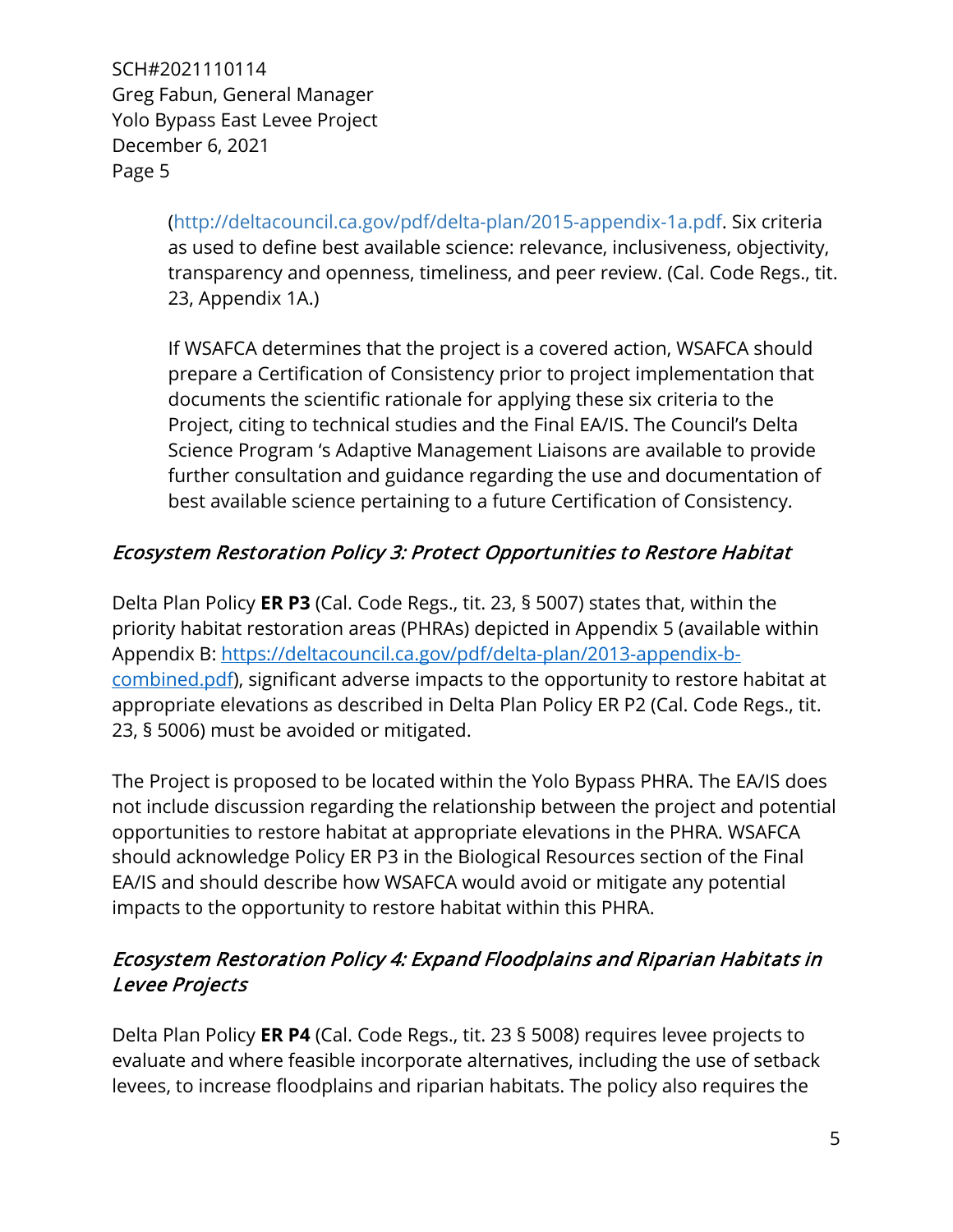evaluation of setback levees in several areas of the Delta, which include the North Forks of the Mokelumne River.

The proposed Project described in the Draft EA/IS consists of structural improvements to the existing Yolo Bypass East Levee to address seepage, erosion and overtopping concerns. A future Certification of Consistency for the Project should describe how the modified design was evaluated and where alternatives and setback levees were considered and determined not to be feasible.

# Ecosystem Restoration Policy 5: Avoid Introductions of and Habitat Improvements for Invasive Nonnative Species

Delta Plan Policy **ER P5** (Cal. Code Regs., tit. 23, § 5009) requires that covered actions that have the reasonable probability of introducing or improving habitat conditions for nonnative invasive species fully consider and avoid or mitigate the potential for new introductions of, or improved habitat conditions for nonnative invasive species, striped bass, or bass in a way that appropriately protects the ecosystem.

The Draft EA/IS does not address the reasonable probability of introduction or improved habitat conditions for nonnative invasive species, nor describe how the Yolo Bypass East Levee Project would avoid or mitigate conditions that would lead to the introduction of, or improved habitat conditions for nonnative invasive species. The Final EA/IS should specifically discuss how the Project will avoid or mitigate these conditions for both wildlife and terrestrial species and aquatic weeds. In the event that mitigation is warranted, mitigation measures should be consistent with Mitigation Measure 4-1 in Delta Plan Appendix O, which is available at: [https://deltacouncil.ca.gov/pdf/delta-plan/2018-appendix-o-mitigation](https://deltacouncil.ca.gov/pdf/delta-plan/2018-appendix-o-mitigation-monitoring-and-reporting-program.pdf)[monitoring-and-reporting-program.pdf.](https://deltacouncil.ca.gov/pdf/delta-plan/2018-appendix-o-mitigation-monitoring-and-reporting-program.pdf)

# Risk Reduction Policy 1: Prioritization of State Investments in Delta Levees and Risk Reduction

Delta Plan Policy **RR P1** (Cal. Code Regs., tit. 23, § 5012) calls for the prioritization of